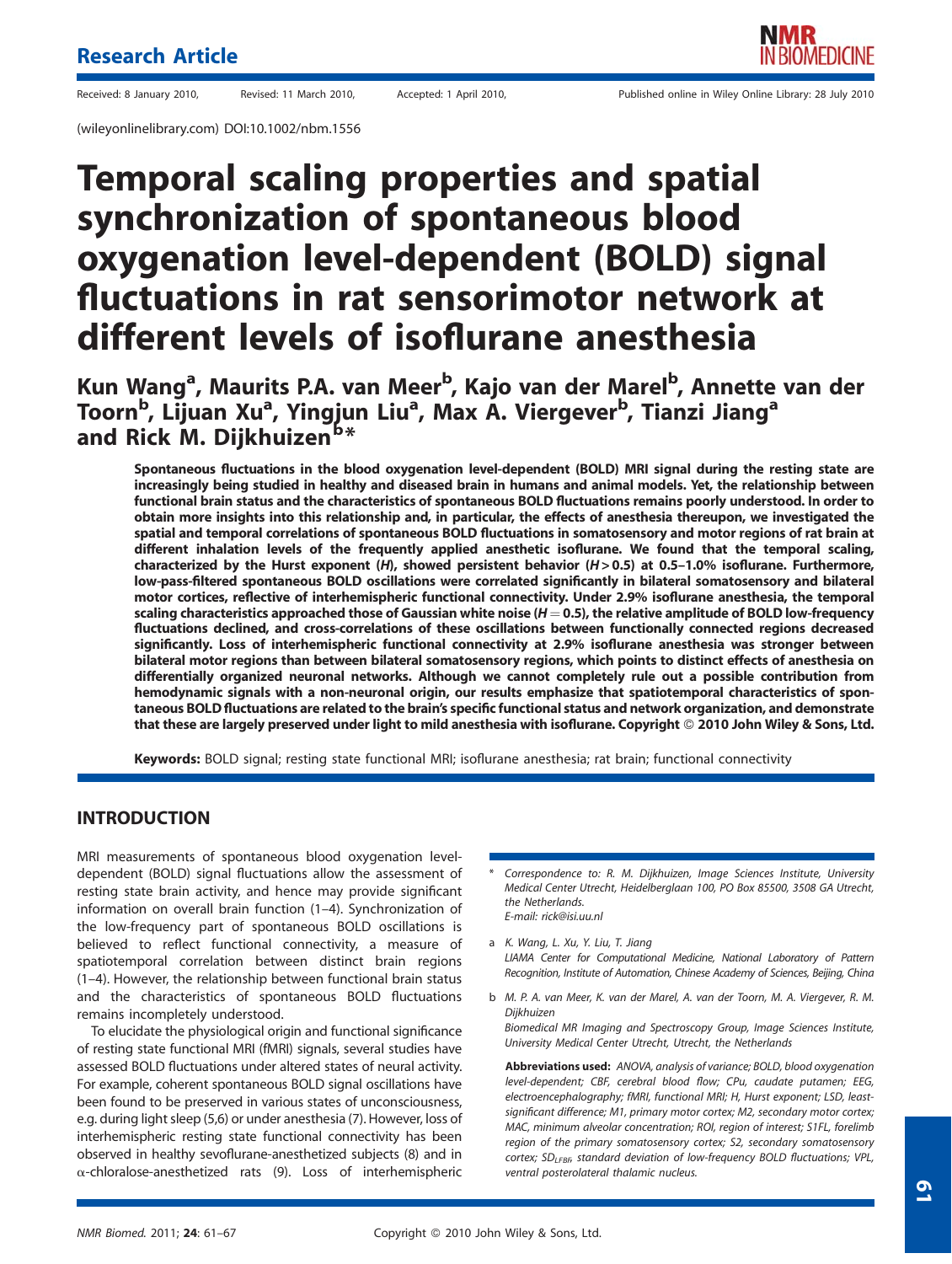connectivity has also been found in a resting state fMRI study on a minimally conscious patient (10). This suggests that, although there may be coherent network activity reflective of basic functional brain organization, the spatial correlation pattern of spontaneous fMRI signal oscillations is related to the level of neural activity. This may be particularly relevant for resting state fMRI studies that are conducted under anesthesia, such as in patients and animal models.

Our aim was to characterize the effect of different levels of a frequently applied volatile anesthetic, isoflurane, on the temporal properties of spontaneous BOLD signal alterations and the spatial correlation of BOLD low-frequency fluctuation signals in sensorimotor brain regions in rats. Concordant with a loss of coherence of neuronal signals in the brain, we hypothesized that increased isoflurane anesthesia levels would reduce the fractal properties of BOLD signal time series, characterized by the Hurst exponent  $(H)$  <sup>11,12</sup>, as well as the functional connectivity within sensorimotor networks.

# EXPERIMENTAL DETAILS

## Animals

All animal procedures were approved by the local ethical committee of Utrecht University and met governmental guidelines. Eight male Wistar rats, weighing 250–280 g, were included in the study. Prior to MRI, rats were anesthetized with 4% isoflurane for endotracheal intubation, followed by mechanical ventilation with 1.8% isoflurane in air-O<sub>2</sub> (2 : 1). We monitored end-tidal  $CO<sub>2</sub>$  and adjusted the ventilation frequency between 52 and 59 beats per minute to prevent hypo-/ hypercapnia.

## MRI data acquisition

MRI measurements were performed on a 4.7-T, 40-cm horizontal bore MR system (Varian, Palo Alto, CA, USA) with a gradient-coil insert (internal diameter, 125 mm; maximum gradient strength, 500 mT/m; rise time, 110 μs) (Magnex Scientific, Oxford, UK). A Helmholtz volume coil (diameter, 90 mm) and an inductively coupled surface coil (diameter, 25 mm) were used for signal excitation and detection, respectively. Rats were placed in an MR-compatible stereotaxic holder and immobilized with earplugs and a toothholder.

Multi-echo,  $T_2$ -weighted MRI (TR = 3000 ms; TE = 17.5 ms; echo train length, 8; field of view,  $32 \times 32\,\text{mm}^2$ ; acquisition matrix,  $128 \times 128$ ; 19 1-mm slices) was conducted for anatomical information. BOLD MRI was conducted with a gradient-echo echo planar imaging sequence (flip angle,  $50^{\circ}$ ; TR = 1000 ms; TE = 19 ms; field of view,  $32 \times 32$  mm<sup>2</sup>; acquisition matrix, 64  $\times$  64, zero-filled to 128  $\times$  128; 13 1-mm slices; 600 acquisitions; total acquisition time, 10 min). Three successive resting state fMRI measurements were performed with end-tidal isoflurane at 1%, 2.9% and 0.5%, respectively. Time intervals of 15 min were incorporated to allow for transition to the next isoflurane level.

During MRI, blood oxygen saturation and heart rate were monitored. Body temperature was maintained at 37.0  $\pm$  0.5 $^{\circ}$ C.

#### Data preprocessing

For optimal stability of the resting state fMRI time series signal, we removed the first 30 images. To correct for interscan motion, the remaining 570 images were realigned to the first volume using statistical parametric mapping (SPM2, http://www.fil.ion.ucl. ac.uk/spm/). To reduce potential non-neuronal contributions and to improve the specificity of functional connectivity assessment (13), linear drift was de-trended and other spurious variations were removed using multiple regression with the head motion parameters and whole-brain mean signal as regressors. The removal of the global brain signal has been put forward as an effective data preprocessing step to suppress cardiac- and respiratory-related BOLD signal variance (13). The functional images were coregistered with the  $T_2$ -weighted anatomical images. On coregistration of the stereotaxic rat brain atlas of Paxinos and Watson (14) to the anatomical image of each rat, six bilateral regions of interest (ROIs) were selected: primary motor cortex (M1), secondary motor cortex (M2), forelimb region of the primary somatosensory cortex (S1FL), secondary somatosensory cortex (S2), ventral posterolateral thalamic nucleus (VPL) and caudate putamen (CPu) (see Fig. 1).

#### Data analysis: temporal characteristics of BOLD signals

Biological systems, such as the brain, have fractal properties in space and time (15–17). Fractal signals are typically long-memory processes with a slowly decaying autocorrelation function (18). In the frequency domain, this corresponds to a 1/f-like spectral density function, with the lower frequencies having greater power; the slope of the straight line fitted to the logarithm of the periodogram is defined as the spectral exponent  $\gamma$ , i.e.  $S(f) = f^{\gamma}$ or log  $S(f) = -\gamma$  log f. The spectral exponent  $\gamma$  is related to the fractal dimension D  $[D=(3 - \gamma)/2]$  and the Hurst exponent H  $[H = (\gamma + 1)/2]$  of the process (18).  $H = 0.5$  corresponds to classical Gaussian white noise. If  $0 < H < 0.5$ , the autocovariance is negative and the signal is anticorrelated, whereas, if  $0.5 < H < 1$ , the autocovariance is positive and the signal has long memory or positive autocorrelation over long time lags.

There are alternative estimators of  $H$  in the wavelet domain with low bias and high efficiency (11,12). The band-pass property of wavelet filters implies that, for a discrete signal with a 1/f-like power spectrum, the wavelet coefficients at each scale are decorrelated and coefficients at different scales are uncorrelated for any wavelet basis (19). Therefore, at each scale  $j = 1, 2, \ldots, J$ the wavelet coefficients of the discrete wavelet transform can be regarded as independent identically distributed Gaussian



Figure 1. Regions of interest (ROIs) depicted on coronal slices from a stereotaxic average rat brain MRI template. M1, primary motor cortex; M2, secondary motor cortex; S1FL, forelimb region of the primary somatosensory cortex; S2, secondary somatosensory cortex; CPu, caudate putamen; VPL, ventral posterolateral thalamic nucleus.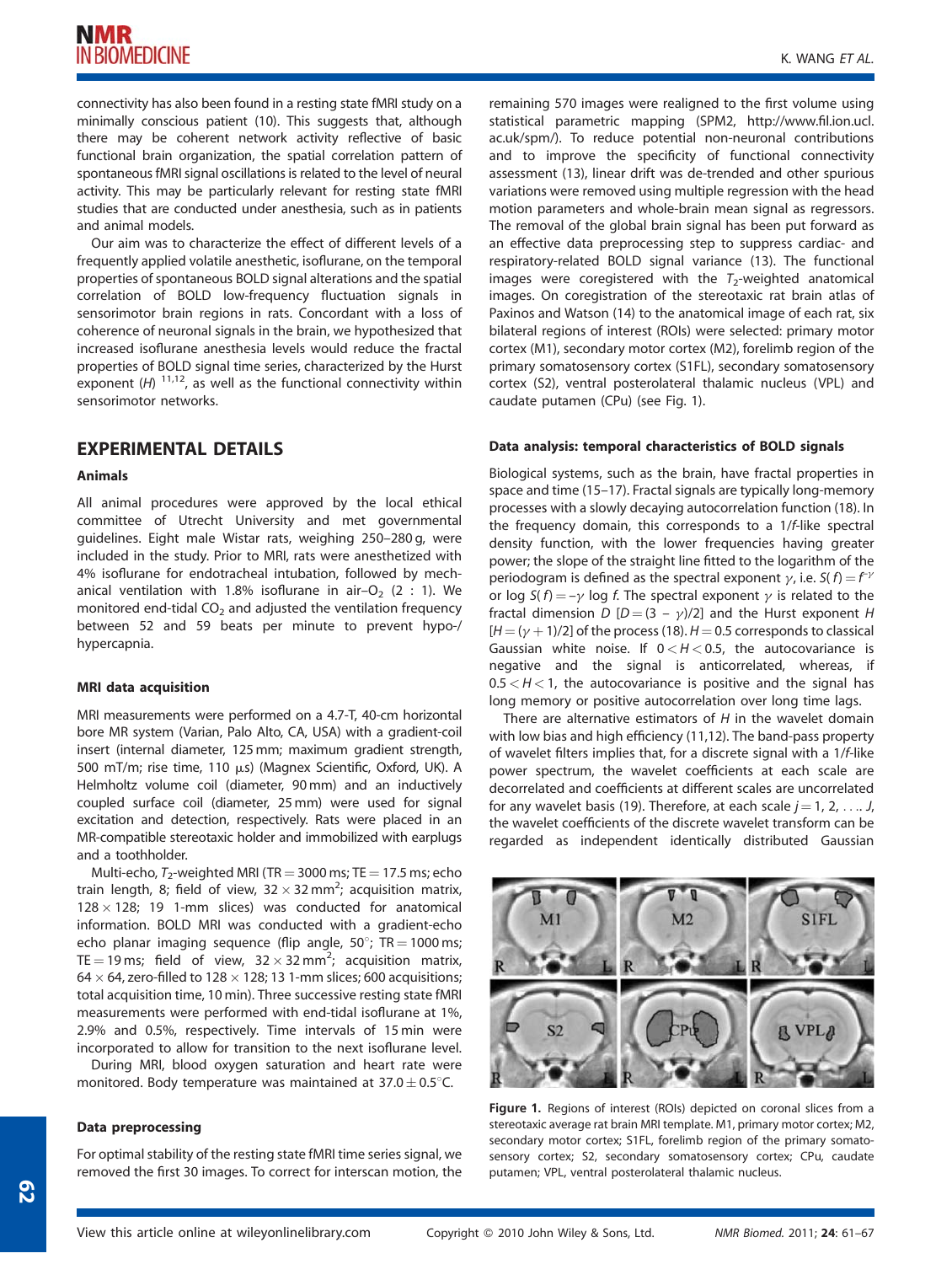variables with zero mean and variance  $\sigma_j^2.$  The quantity log( $\sigma_j^2$ ) is a linear function of  $j$ , and an estimate of  $H$  may be obtained by regression of the log-variance of the wavelet coefficients with respect to scale (12).

Using the wavelet maximum likelihood estimator (12), we calculated the  $H$  value of the average BOLD time series for each ROI during ventilation with different isoflurane concentrations to see whether the temporal scaling properties of the spontaneous BOLD signal were dependent on the level of anesthesia.

## Data analysis: spatial characteristics of low-frequency BOLD signals

To investigate the spatial correlations of spontaneous lowfrequency BOLD fluctuations, the fMRI waveform of each voxel was temporally band-pass filtered  $(0.01 \text{ Hz} < f < 0.08 \text{ Hz})$ . To quantify the functional connectivity, we first calculated the Pearson's correlation coefficients between two low-pass-filtered BOLD signal time series, and then transformed the r value to the  $Z$  value using Fisher's  $r$  to  $Z$  transformation. For each ROI, we analyzed two kinds of functional connectivity: (i) within the ROI: the mean of the Z values between the low-frequency BOLD fluctuations of each voxel within the ROI and the average low-frequency BOLD signal time series of the ROI; (ii) between bilateral ROIs: the Z value between the average low-frequency BOLD oscillations of the left and right ROIs. For each ROI, we also measured the mean relative amplitude of the low-frequency BOLD fluctuations by calculating the standard deviation of the low-pass-filtered BOLD signal time series ( $SD_{LEBF}$ ).

To assess the correlations between the spatial and temporal characteristics of the BOLD signals, we calculated the linear correlation coefficient between the functional connectivity (Z value of cross-correlation between the average low-frequency BOLD time series signals of the left and right ROIs) and the

representative H value of each pair of bilateral ROIs [measured by averaging the Hurst exponents of the two reference signals (average time series of the left and right ROIs, respectively)]. For adequate statistical power, all data points acquired at different isoflurane levels were included.

## **Statistics**

All data are presented as the mean  $\pm$  SD. One-way repeatedmeasures analysis of variance (ANOVA) and post hoc Tukey's least-significant difference (LSD) test were used to analyze differences in  $H$ , Z and  $SD_{LFBF}$  values between different anesthesia levels.  $p < 0.05$  was considered to be significant.

## RESULTS

Successful transition to different levels of anesthesia was confirmed by significant changes in heart rate  $(410 \pm 33)$  $402 \pm 33$  and  $371 \pm 31$  beats per minute at 0.5%, 1.0% and 2.9% isoflurane, respectively).

#### Temporal characteristics of BOLD signals

Figure 2 shows the BOLD time series and corresponding Hurst exponent (H) values from a typical rat at different isoflurane anesthesia levels. For all voxels outside the brain, H values were  $0.50 \pm 0.05$ ,  $0.51 \pm 0.06$  and  $0.51 \pm 0.05$  under 0.5%, 1.0% and 2.9% isoflurane, respectively, suggesting that the background noise was white. The mean signal of the left and right S1FL demonstrated  $H > 0.5$  at all three anesthesia levels. However, with increasing anesthesia levels, H decreased significantly and approached the level of Gaussian white noise, which is shown in Fig. 3 for all left and right ROIs. At 2.9% isoflurane, H values approximated 0.5 and were significantly lower than at 0.5% isoflurane in cortical ROIs and the CPu.



Figure 2. Mean blood oxygenation level-dependent (BOLD) signal time series and corresponding Hurst exponents (H) in left (top) and right (bottom) forelimb region of the primary somatosensory cortex (S1FL) at three isoflurane anesthesia levels (0.5%, dark gray lines; 1.0%, light gray lines; 2.9%, black lines) from a randomly selected rat.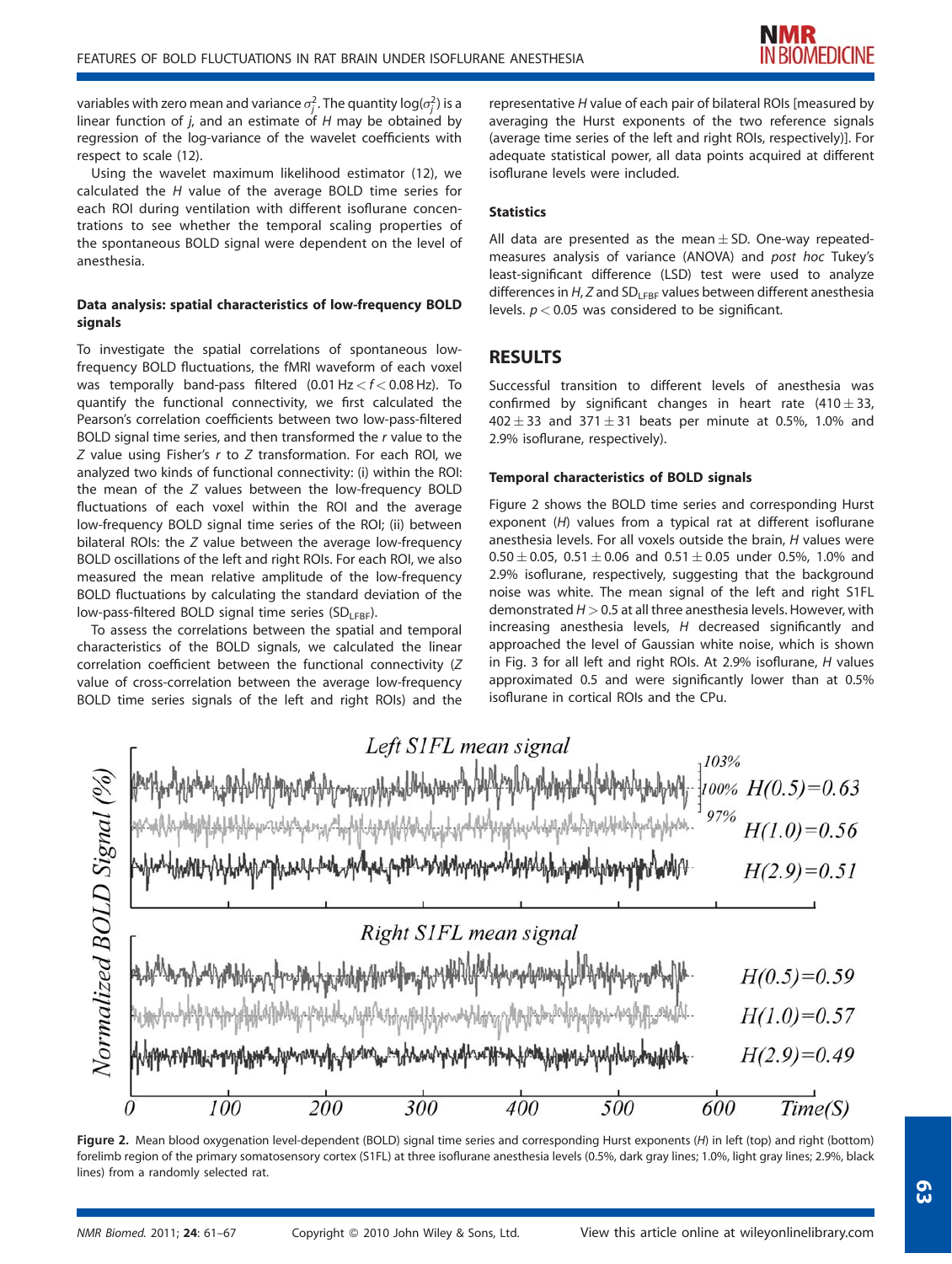

**Figure 3.** Hurst exponents (H) (mean $\pm$  SD,  $n = 8$ ) calculated from blood oxygenation level-dependent (BOLD) signal time series for each region of interest (ROI) at 0.5% (white bars), 1.0% (gray bars) and 2.9% (black bars) isoflurane anesthesia.  $^*p$  < 0.05 vs 0.5%. M1, primary motor cortex; M2, secondary motor cortex; S1FL, forelimb region of the primary somatosensory cortex; S2, secondary somatosensory cortex; CPu, caudate putamen; VPL, ventral posterolateral thalamic nucleus.

## Spatial characteristics of low-frequency BOLD signals

Low-frequency BOLD oscillations in left and right cortical ROIs were correlated significantly at 0.5% and 1.0% isoflurane anesthesia, as shown for M1 in Fig. 4. The displayed functional connectivity maps were calculated from the cross-correlation between the average BOLD time series of one of the unilateral M1 ROIs and all voxels within the brain. The maps clearly demonstrate functional connectivity between seed region M1 and other sensorimotor cortical regions (M1, M2, S1, S2) in both hemispheres at low anesthesia levels. At the higher anesthesia level, interhemispheric connectivity was clearly reduced. Indeed, the number of voxels having a significant correlation with the reference time course decreased in both hemispheres.

Figure 5 shows the group results from functional connectivity analyses as calculated from cross-correlation coefficients for



Figure 4. Maps of functional connectivity with left (A) or right (B) primary motor cortex (M1) in a randomly selected rat anesthetized with different isoflurane percentages. Rows display  $T_2$ -weighted MR images of consecutive coronal brain slices from posterior to anterior (left to right). Color coding denotes voxels with significant correlation with the reference low-frequency blood oxygenation level-dependent (BOLD) fluctuations in left or right M1 ( $Z > 0.2$ ,  $p < 10^{-5}$ ).

low-frequency BOLD signals. Functional connectivity within all ROIs was reduced significantly at the highest anesthesia percentage (except for VPL where the BOLD signal-to-noise ratio was relatively low). Functional connectivity between bilateral ROIs also decreased towards higher isoflurane levels. A significant loss of interhemispheric functional connectivity under 2.9% isoflurane, relative to 0.5% isoflurane, was measured for bilateral M1, M2 and CPu. At the group level, we also found that  $SD<sub>LFBF</sub>$  in the ROIs declined significantly with increasing anesthesia levels ( $p < 0.05$ ).

Cross-correlation coefficients between bilateral ROIs were correlated significantly with the averaged Hurst exponent of the two ROIs ( $p < 0.05$ ). The linear correlation coefficients were 0.65, 0.57, 0.50, 0.75, 0.52 and 0.45 for M1, M2, S1FL, S2, CPu and VPL, respectively.

# **DISCUSSION**

The analysis of spontaneous activity during BOLD MRI is becoming a popular method to investigate brain function in health and disease. However, the effect of altered functional status of the brain, such as under anesthesia, on spontaneous BOLD signal fluctuations is still largely unclear. Our study attempted to characterize the spatial and temporal correlations of spontaneous BOLD signal fluctuations in rat brain under different levels of isoflurane ventilation to gain an insight into the relationship between anesthesia and resting state fMRI signals in the brain.

First, the temporal characteristics of the BOLD signal time series were evaluated by calculation of the Hurst exponent (H), which may reflect hemodynamic features associated with long-term trends in neuronal activity. Recent resting state fMRI studies have described long memory processes in the human brain (12,20), and H values of time series from human fMRI data have been shown to correlate positively with the degree of neural activity (21). In our study on anesthetized rat brain, H was close to 0.5 for all voxels outside the brain, whereas we observed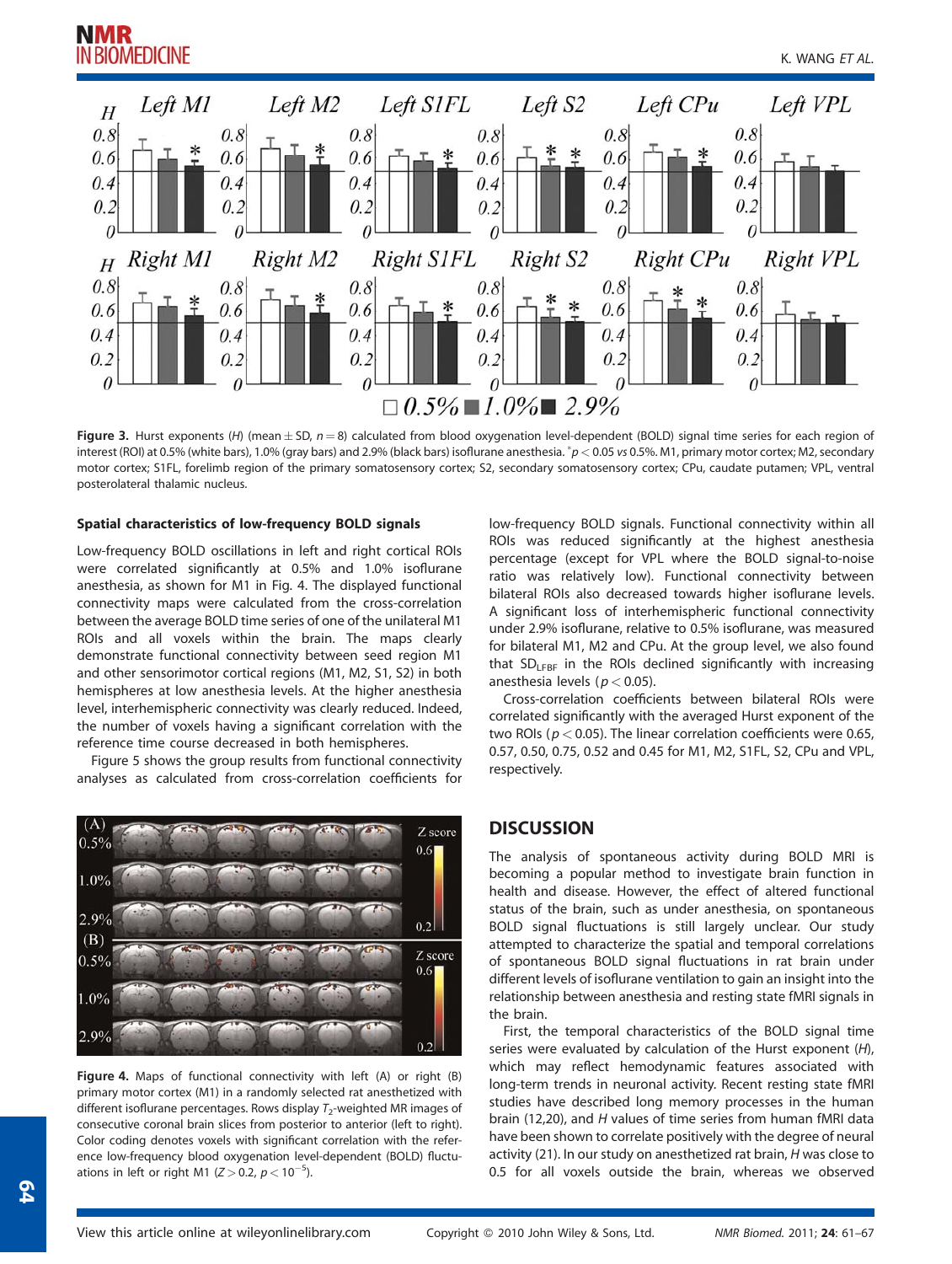

Figure 5. Functional connectivity [Z values of cross-correlations between low-frequency blood oxygenation level-dependent (BOLD) fluctuations; mean $\pm$  SD,  $n$   $=$  8] within left (white bars) and right (gray bars) regions of interest (ROIs), and between bilateral ROIs (black bars), at three different isoflurane anesthesia levels (%).  $p < 0.05$  vs 0.5%. M1, primary motor cortex; M2, secondary motor cortex; S1FL, forelimb region of the primary

somatosensory cortex; S2, secondary somatosensory cortex; CPu, caudate putamen; VPL, ventral posterolateral thalamic nucleus.

persistent behavior of spontaneous BOLD fluctuations ( $H > 0.5$ ) in brain ROIs at 0.5% and 1.0% isoflurane anesthesia. It is important to realize that various nonphysiological and non-neuronal physiological signals can also cause BOLD fluctuations. Nevertheless, we found that  $H$  values in voxels outside the brain were around 0.5 (Gaussian white noise) and stable across different anesthesia levels. This suggests that machine noise and other environmental disturbances were not the origin of the persistent scaling behavior in the brain signal, and that there was still meaningful spontaneous neurophysiological activity at isoflurane levels corresponding to light anesthesia. This is consistent with electrophysiology experiments, which have demonstrated that activation, as measured by electroencephalography (EEG), can be elicited in rats at isoflurane levels below one minimum alveolar concentration (MAC) [for rats 1.0 MAC corresponds to 1.4–1.5 vol.% (22)] (23). When isoflurane was increased to 2.9%, H was approximately 0.5 in all brain ROIs, which suggests that the underlying mechanisms of spontaneous activity are disrupted under deeper anesthesia, causing spontaneous BOLD signals to be indistinguishable from background noise. This is in agreement with the finding of EEG suppression to isoelectricity with periodic burst activity at isoflurane levels above 1 MAC in rats (24). Nonetheless, it should be noted that direct vasomotor effects of isoflurane could also influence the pattern of spontaneous BOLD oscillations. As a vasodilator, isoflurane increases cerebral blood volume and cerebral blood flow (CBF), which may affect the relationship between hemodynamics and neuronal activity. Yet, coupling of cerebral glucose utilization and CBF has been shown to be maintained between 0 and 1.0 MAC isoflurane, albeit shifted towards higher CBF levels (25,26). At 2.0 MAC (c. 2.9 vol.%),

the relationship between CBF and metabolism is reduced in some brain areas, but largely present in the majority of the brain, including the cortex (26). Furthermore, a significant correlation has been found between CBF oscillations and the pattern of electrocortical activity in isoflurane-anesthetized rats, which persisted when isoflurane levels were increased above 1 MAC, despite a clear drop in the frequency of electrical bursts and spontaneous CBF waves (27). Nevertheless, we cannot rule out the possibility that isoflurane-induced modification of vascular oscillations with a non-neuronal, myogenic origin may contribute to the detected changes in  $H$  in the brain. For example, the observed decrease in amplitude of the low-frequency BOLD fluctuations with increasing isoflurane levels may be partly caused by suppression of vasomotor dynamics.

Second, our data on the spatiotemporal synchronization of spontaneous BOLD oscillations indicate that resting state functional connectivity of bilateral homologous regions in rats is preserved under 0.5% and 1.0% isoflurane anesthesia. This is in accordance with previous studies in <1.0 MAC isofluraneanesthetized monkeys (7) and rats (28), as well as medetomidine-sedated rats (29,30), indicating that the spatial coherence of the low-frequency part of the spontaneous BOLD fluctuations is largely maintained in lightly to mildly anesthetized animal brain. Furthermore, we detected a decline of functional connectivity between bilateral sensorimotor ROIs with higher doses of isoflurane anesthesia, which agrees with the loss of interhemispheric EEG synchronization as measured in rat frontal cortex with increasing isoflurane levels (31). Similar resting state fMRI findings have been reported for sevoflurane-anesthetized human subjects (8) and  $\alpha$ -chloralose-anesthetized rats (9). Lu et al. (9)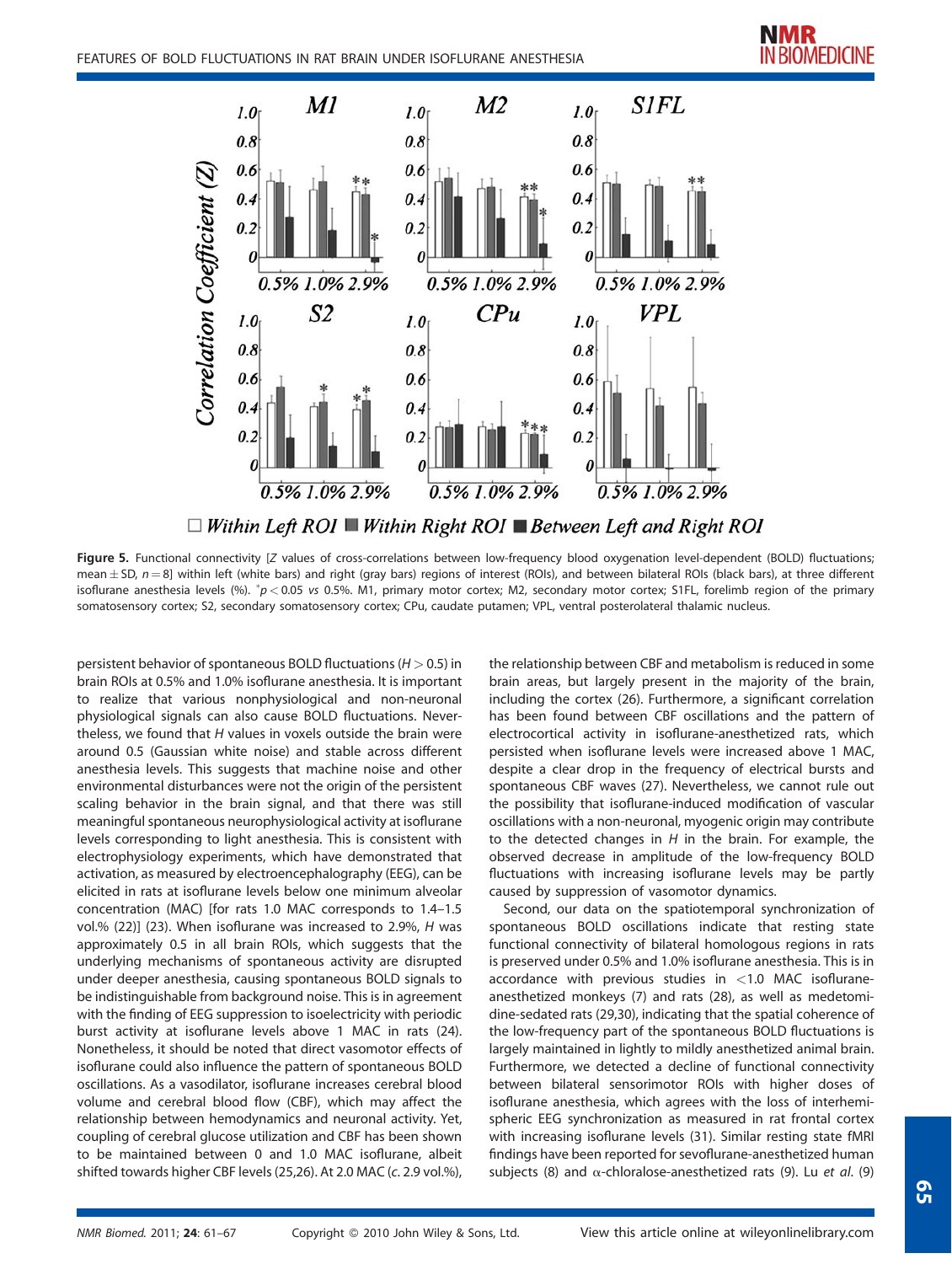found that the cross-correlation between low-frequency BOLD fluctuations in the left and right forelimb regions of the somatosensory cortex decreased at higher infusion doses of  $\alpha$ -chloralose. Interestingly, we found that the loss of interhemispheric functional connectivity at 2.9% isoflurane anesthesia was stronger between bilateral motor regions than between bilateral somatosensory regions. The anesthetic effect of isoflurane has been linked to the disruption of functional interaction within the corticothalamocortical circuit (32). As descending corticothalamic connections outnumber their ascending thalamocortical counterparts (33), we speculate that functional disconnection between the thalamus and cortex may have a larger impact on the coherence of signals in motor cortical regions. In addition, the loss of signal synchronization between bilateral cortical regions may be caused by disruption of structural interhemispheric connection through the corpus callosum. A significant decline in glucose utilization at 2.0 MAC isoflurane has been detected in rat corpus callosum (25). In rats, callosal connectivity is higher between bilateral M1 regions than between bilateral S1 regions (34,35). Thus, metabolic depression of interhemispheric corticocortical connectivity at high isoflurane levels may also have accounted for the observed larger loss of functional connectivity between bilateral motor regions.

In addition to the above-described anesthesia-induced reduction in functional connectivity between homologous ROIs, we also found that the degree of local functional connectivity within ROIs was inversely related to the anesthesia level. Although our finding of an anesthesia dose-dependent decline in interhemispheric connectivity agrees with the article by Lu et al. (9), these authors observed maintained intrahemispheric synchronization across  $\alpha$ -chloralose doses. This may be explained by distinctive effects of the different anesthetic agents. Isoflurane anesthesia above 1 MAC depresses the cerebral metabolic rate (25,26) and EEG activity in sensorimotor cortex (24), and our data suggest that this is accompanied by reduced coherence of low-frequency BOLD oscillations. The loss of intra- and interhemispheric functional connectivity concurs with the above-described H values being close to 0.5, and the degree of functional connectivity between bilateral ROIs was shown to correlate with the average H value of the two ROIs. This implies that spontaneous BOLD fluctuations under moderate to deep anesthesia approximate meaningless noise, resulting in spatial decoherence in the brain.

# **CONCLUSION**

In this work, we evaluated the alterations in temporal and spatial properties of spontaneous BOLD signal fluctuations under different isoflurane anesthesia levels in rats. We found that the persistent behavior and spatial coherence of spontaneous BOLD oscillations were maintained at 0.5% and 1.0% isoflurane. Together with an increase in the anesthetic level, the temporal scaling properties approached that of trivial white noise, and the spatial coherence also decreased. This suggests that resting state fMRI characteristics that are reflective of intrinsic brain organization are largely preserved at light to mild levels of anesthesia with isoflurane, but disappear under deeper anesthesia.

# Acknowledgements

This work was funded by the Netherlands Organisation for Scientific Research (175.010.2003.014), University Medical Center Utrecht (Alexandre Suerman Program) and Utrecht University (Asia Cooperation Program; High Potential Program).

## **REFERENCES**

- 1. Biswal B, Yetkin FZ, Haughton VM, Hyde JS. Functional connectivity in the motor cortex of resting human brain using echo-planar MRI. Magn. Reson. Med. 1995; 34: 537–541.
- 2. Fox MD, Raichle ME. Spontaneous fluctuations in brain activity observed with functional magnetic resonance imaging. Nat. Rev. Neurosci. 2007; 8: 700–711.
- 3. Rogers BP, Morgan VL, Newton AT, Gore JC. Assessing functional connectivity in the human brain by fMRI. Magn. Reson. Imaging, 2007; 25: 1347–1357.
- 4. Auer DP. Spontaneous low-frequency blood oxygenation leveldependent fluctuations and functional connectivity analysis of the 'resting' brain. Magn. Reson. Imaging, 2008; 26: 1055–1064.
- 5. Fukunaga M, Horovitz SG, van Gelderen P, de Zwart JA, Jansma JM, Ikonomidou VN, Chu R, Deckers RH, Leopold DA, Duyn JH. Large-amplitude, spatially correlated fluctuations in BOLD fMRI signals during extended rest and early sleep stages. Magn. Reson. Imaging, 2006; 24: 979–992.
- 6. Horovitz SG, Fukunaga M, de Zwart JA, van Gelderen P, Fulton SC, Balkin TJ, Duyn JH. Low frequency BOLD fluctuations during resting wakefulness and light sleep: a simultaneous EEG-fMRI study. Hum. Brain. Mapp. 2008; 29: 671–682.
- 7. Vincent JL, Patel GH, Fox MD, Snyder AZ, Baker JT, van Essen DC, Zempel JM, Snyder LH, Corbetta M, Raichle ME. Intrinsic functional architecture in the anaesthetized monkey brain. Nature, 2007; 447: 83–86.
- 8. Peltier SJ, Kerssens C, Hamann SB, Sebel PS, Byas-Smith M, Hu X. Functional connectivity changes with concentration of sevoflurane anesthesia. Neuroreport, 2005; 16: 285–288.
- 9. Lu H, Zuo Y, Gu H, Waltz J, Zhan W, Scholl C, Rea W, Yang Y, Stein E. Synchronized delta oscillations correlate with the resting-state functional MRI signal. Proc. Natl. Acad. Sci. USA, 2007; 104: 18265–18269.
- 10. Salvador R, Suckling J, Coleman MR, Pickard JD, Menon D, Bullmore E. Neurophysiological architecture of functional magnetic resonance images of human brain. Cereb. Cortex, 2005; 15: 1332–1342.
- 11. Fadili MJ, Bullmore ET. Wavelet-generalized least squares: a new BLU estimator of linear regression models with 1/f errors. Neuroimage, 2002; 15: 217–232.
- 12. Maxim V, Sendur L, Fadili J, Suckling J, Gould R, Howard R, Bullmore E. Fractional Gaussian noise, functional MRI and Alzheimer's disease. Neuroimage, 2005; 25: 141–158.
- 13. Fox MD, Zhang D, Snyder AZ, Raichle ME. The global signal and observed anticorrelated resting state brain networks. J. Neurophysiol. 2009; 101: 3270–3283.
- 14. Paxinos G, Watson C (eds). The Rat Brain in Stereotaxic Coordinates, 5th edn. Elsevier Academic Press: San Diego, CA, 2005.
- 15. Havlin S, Buldyrev SV, Bunde A, Goldberger AL, Ivanov P, Peng CK, Stanley HE. Scaling in nature: from DNA through heartbeats to weather. Physica A, 1999; 273: 46–69.
- 16. Wright JJ, Robinson PA, Rennie CJ, Gordon E, Bourke PD, Chapman CL, Hawthorn N, Lees GJ, Alexander D. Toward an integrated continuum model of cerebral dynamics: the cerebral rhythms, synchronous oscillation and cortical stability. Biosystems, 2001; 63: 71–88.
- 17. Goldberger AL, Amaral LA, Hausdorff JM, Ivanov P, Peng CK, Stanley HE. Fractal dynamics in physiology: alterations with disease and aging. Proc. Natl. Acad. Sci. USA, 2002; 99 (Suppl 1): 2466–2472.
- 18. Bullmore E, Fadili J, Maxim V, Sendur L, Whitcher B, Suckling J, Brammer M, Breakspear M. Wavelets and functional magnetic resonance imaging of the human brain. Neuroimage, 2004; 23 (Suppl 1): S234–S249.
- 19. Wornell GW, Oppenheim AV. Estimation of fractal signals from noisy measurements using wavelets. IEEE Trans. Signal Process. 1992; 40: 611–623.
- 20. Wink AM, Bernard F, Salvador R, Bullmore E, Suckling J. Age and cholinergic effects on hemodynamics and functional coherence of human hippocampus. Neurobiol. Aging, 2006; 27: 1395–1404.